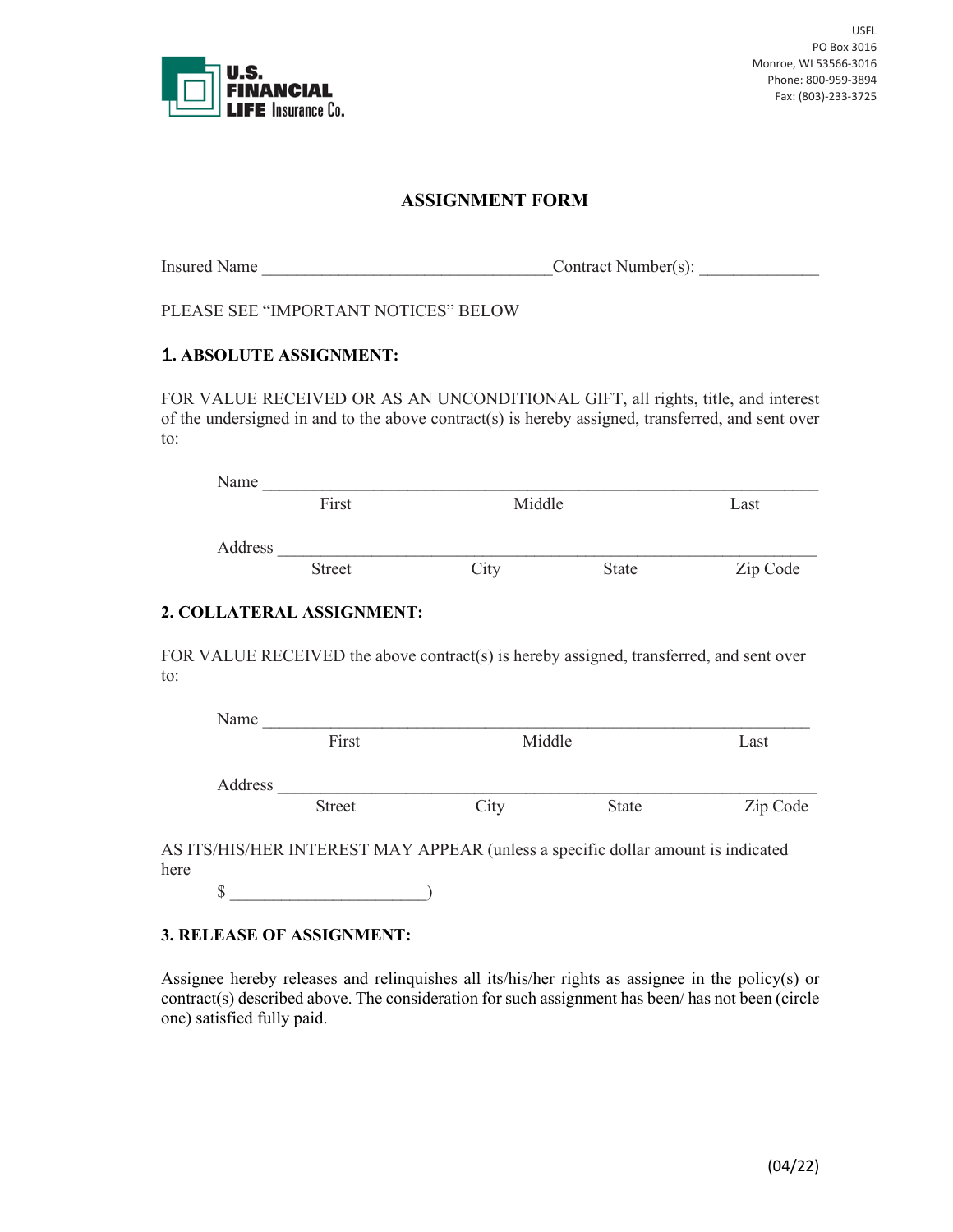

| Assignee |                               |        |      |
|----------|-------------------------------|--------|------|
|          | First                         | Middle | Last |
|          |                               | Date   |      |
|          | (Authorized Person and Title) |        |      |

## **4. SIGNATURES:**

The undersigned guarantees the validity and sufficiency of this assignment. This assignment is made subject to all claims, liens, and indebtedness against this contract if any, which may exist in favor of USFL.

| Signature of Assignor    |      | Date         |          |
|--------------------------|------|--------------|----------|
| Other Required Signature |      |              |          |
| Address                  |      |              |          |
| <b>Street</b>            | City | <b>State</b> | Zip Code |

## **ACKNOWLEDGEMENT BEFORE NOTARY PUBLIC**

NOTE: Must be completed for an Assignment or a Release of Assignment where the signature of the Assignor or the Assignee is the insured signing on behalf of a corporation, firm or partnership.

| State of | County of                                                                   |                                         |
|----------|-----------------------------------------------------------------------------|-----------------------------------------|
| On this  |                                                                             | before me personally                    |
| came     |                                                                             |                                         |
|          | If a corporation to me known, who did depose and say that he/she resides in |                                         |
|          | that he/she is the                                                          | of                                      |
|          |                                                                             | the corporation described in, and which |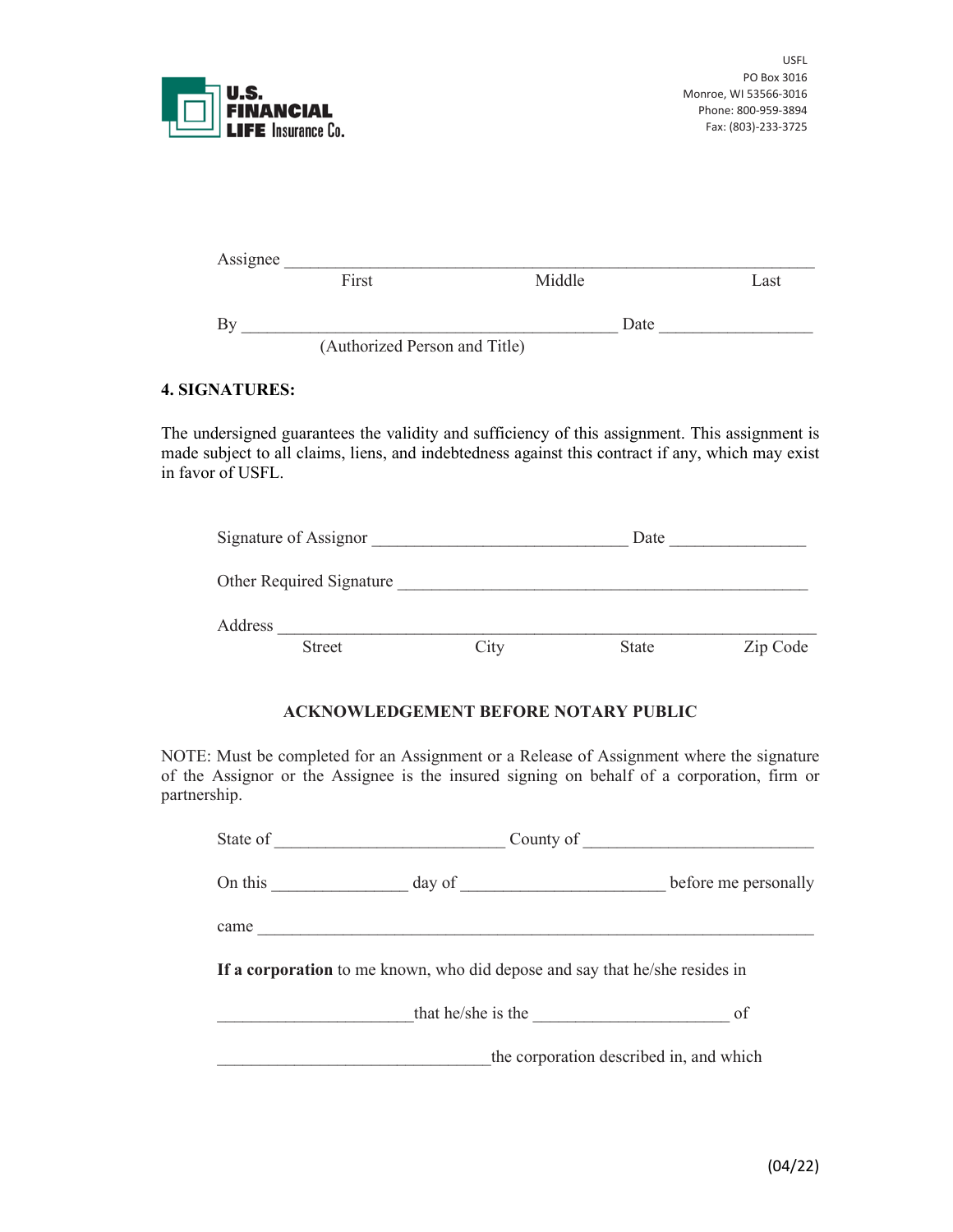

executed this instrument, and that he/she signed his or her name with all requisite corporate authority.

**If an Individual** known to me to be the person who executed this instrument.

If a Firm or a Partnership known to me to be the person who executed this instrument,

who did depose and say that he/she is a member/partner of the firm/partnership of

\_\_\_\_\_\_\_\_\_\_\_\_\_, consisting of him/herself and\_\_\_\_\_\_\_\_\_\_\_\_\_\_\_\_\_\_\_\_\_\_\_\_\_\_\_\_\_\_\_\_\_ (Name and number of partners) and that he/she executed this instrument on behalf of the firm and had proper authority to do so.

\_\_\_\_\_\_\_\_\_\_\_\_\_\_\_\_\_\_\_\_\_\_\_\_\_\_\_\_\_\_\_ My Commission expires \_\_\_\_\_\_\_\_\_\_\_\_\_\_\_\_\_

(Notary Public)

Notary Stamp: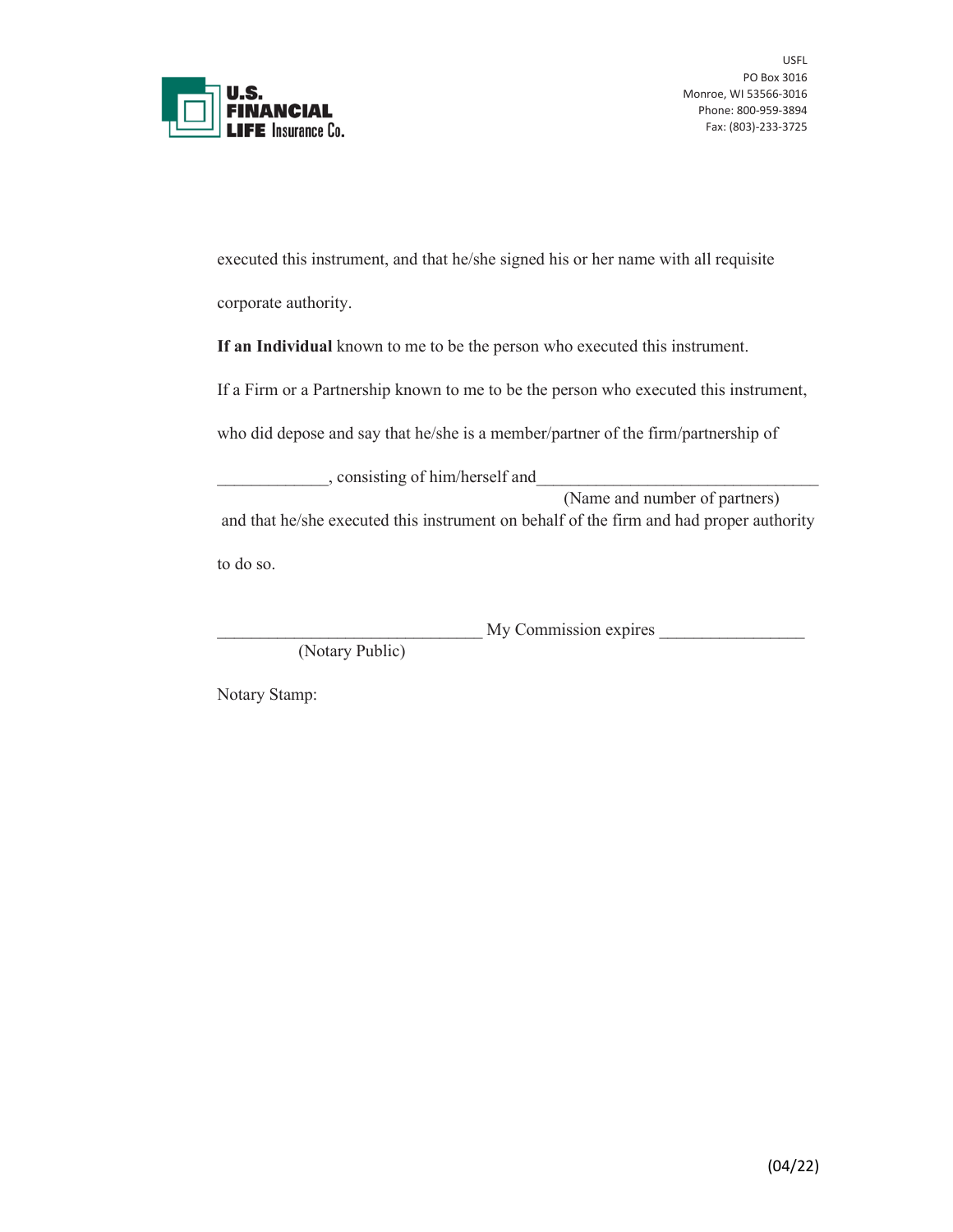

USFL PO Box 3016 Monroe, WI 53566-3016 Phone: 800-959-3894 Fax: (803)-233-3725

## **HOW TO PREPARE THIS FORM**

### **1. ORIGINAL AND DUPLICATE FORMS:**

The original form should be completed and sent to USFL. A duplicate will be acknowledged at the USFL, Policyholder Service Department, PO BOX 3016, Monroe, WI 53566-3016 and will be returned to the policy owner and the assignee.

## **2. ACKNOWLEDGEMENT OF SIGNATURE BEFORE NOTARY PUBLIC:**

Completion of an acknowledgement by a Notary Public is required when the Insured is signing on behalf of a Corporation, Firm or Partnership. All Releases of Assignment must be acknowledged.

#### **3. PARTNERSHIPS AND LIMITED LIABILITY COMPANIES:**

When an assignment or release is executed by a partnership or limited liability company, the name of the firm should be given, and it should be signed by a general partner or member respectively other than the insured.

#### **4. CORPORATE SIGNATURES:**

If you are signing on behalf of a corporation, please state its full legal name (as it appears on its Certificate of Incorporation or Charter) and your title. The officer signing as assignor or assignee should be someone other than the insured. However, where the insured is signing on behalf of a Corporation, Firm, or Partnership the Notary Public Acknowledgement must be complete.

## **5. POLICY OR CONTRACT:**

It is not generally necessary to send the policy to the company along with the assignment form. Assignees may want to have possession of the policy/contract while the assignment is in force.

#### **IMPORTANT NOTICES:**

(1) Whether an assignment is (or should be) absolute or collateral depends upon its purpose(s) and the mutual intent of the rightsholder and assignee. The nature of the assignment is not necessarily determined by the label (collateral or absolute) selected on this form. The descriptions below may assist you in selecting type of assignment that you prefer.

(2) In the case of a collateral assignment of a USFL policy or contract, the assignee will NOT be able to exercise any prematurity rights (e.g., rights existing before the death of the insured or annuitant) without the written consent of the rightsholder even if there's a default under the loan secured by the assignment. The signatures of both assignee and rightsholder will be needed for any transaction (including surrenders, withdrawals, and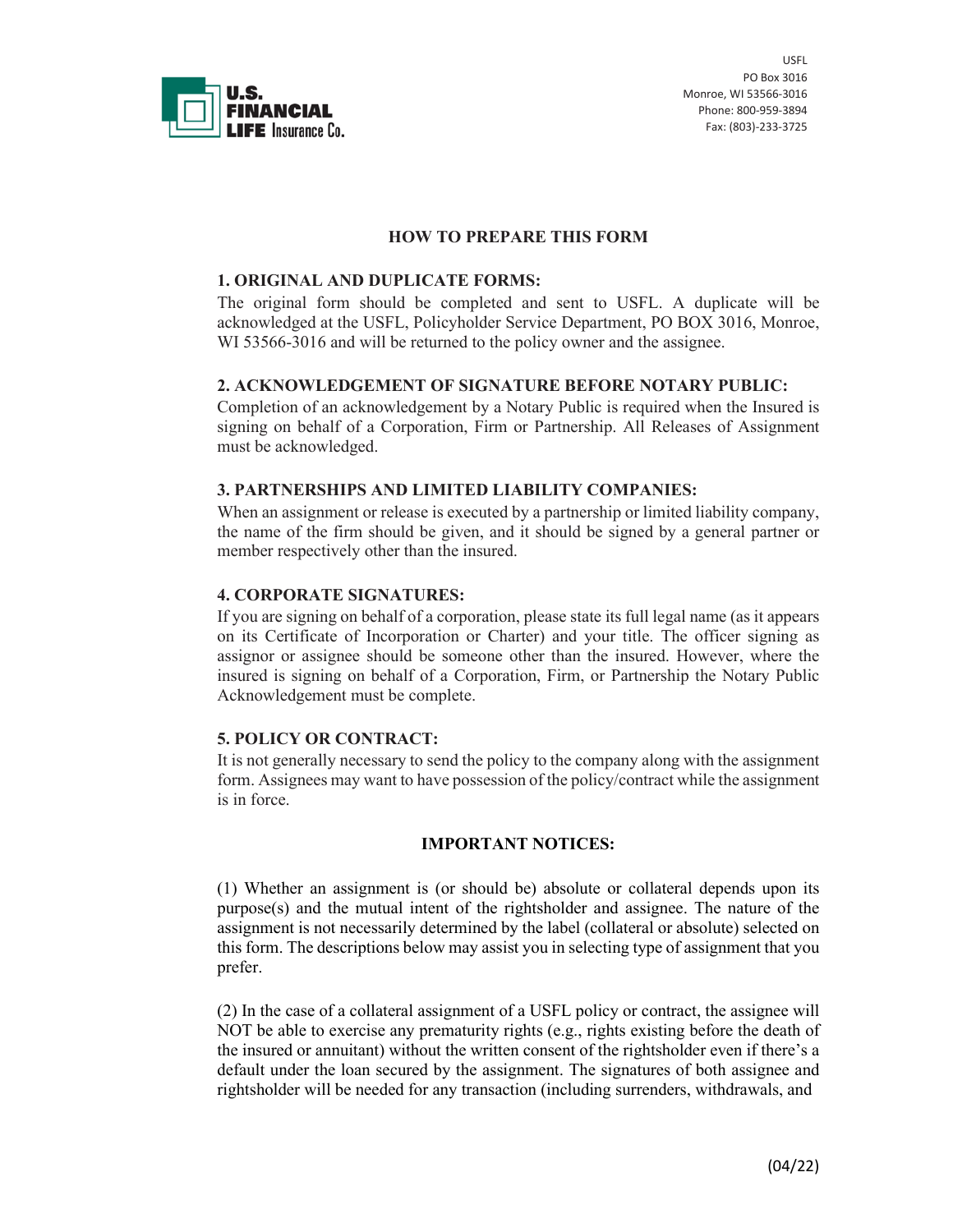

USFL PO Box 3016 Monroe, WI 53566-3016 Phone: 800-959-3894 Fax: (803)-233-3725

loans) except a change of beneficiary or optional mode of settlement, or a claim for waiver of premium.

(3) The collateral assignment of an annuity will ordinarily result in immediate adverse income tax consequences to the contract owner. Under current tax laws, the interest that later becomes earned on the contract will become taxable on a current basis and it will also be subject to a 10% tax penalty. Consult your own tax advisor.

(4) USFL will not be bound by the terms of any assignment until it is recorded and acknowledged at USFL, Policyholder Service Department, PO BOX 3016 Monroe, WI 53566-3016. USFL does not render any opinion as to the validity, extent, priority, enforceability, tax consequences or desirability of any assignment. Before making any loans, lenders may wish (i) to obtain current policy financial information, (ii) to confirm the in-force status of any policy or contract proposed for assignment before making any loan, and (iii) to determine whether any prior assignments currently encumber a policy.

(5) This form is provided as a courtesy. USFL may accept any properly drafted assignment for recordation. Lenders are encouraged to submit the American Bankers Association life insurance assignment form no. 10 to USFL for recording.

(6) If, within nine months of an insured/annuitant's death, an assignee neglects or refuses to make a claim to the policy or contract proceeds, then USFL may obtain proof of the payment or discharge of any indebtedness secured by such assignment and may pay the record beneficiary the entire proceeds after giving 30 days' prior notice of payment to assignee at the address on our records.

**ABSOLUTE ASSIGNMENT** – Section 1 - An absolute assignment is often described as

an outright, complete, unconditional, or unrestricted transfer of any and all those interests in the policy or contract that may be assigned. Absolute assignments are sometimes used to make a gift or sale of a policy or contract. If an absolute assignment is desired as a means of permanently transferring all privileges, rights, and options of ownership, then the policyowner ("rightsholder") is encouraged to sign the USFL Title Change Form and to designate the proposed assignee as the new rightsholder under section 3 thereof.

**COLLATERAL ASSIGNMENT** – Section 2 - A collateral assignment is described as a conditional assignment (or temporary transfer) of the policy or contract. Most frequently, a collateral assignment is made to a bank or other lender to provide security for a loan. The policy or contract serves as collateral for a debt. The rights in the policy or contract that are transferred are intended to revert to the rightsholder (policyowner) when the loan is repaid. A collateral assignee is not a rightsholder (owner) and a collateral assignment is not a transfer of rights (ownership).